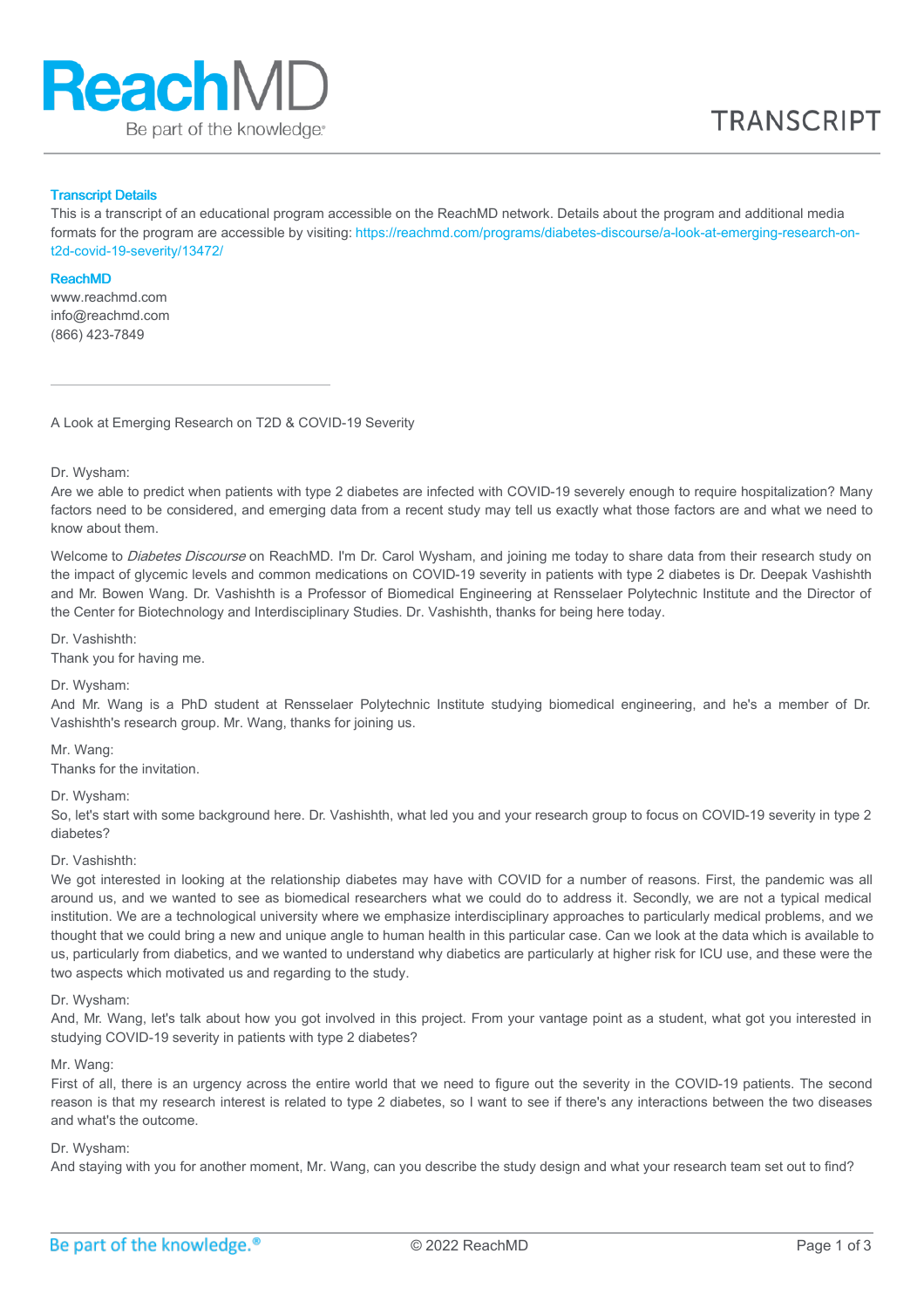# Mr. Wang:

So the research we're conducting are based on the insurance data and electronic health record data from OptumLabs Data Warehouse, and we conducted our retrospective cohort study, and we looked at individuals with type 2 diabetes and COVID-19 and analyzed their two- to three- year HbA1c average and their medication use during the period when they have the COVID-19 and to see how that related to the risk of intensive care related to COVID-19.

# Dr. Wysham:

For those of you just tuning in, you're listening to Diabetes Discourse on ReachMD. I'm Dr. Carol Wysham, and today I'm speaking with researchers, Dr. Deepak Vashishth and Mr. Bowen Wang, about COVID-19 severity in patients with type 2 diabetes.

Now that we've gotten some background on this study, let's turn our attention to the results. Mr. Wang, can you share some of your key findings with us?

#### Mr. Wang:

Sure, no problem. So here, the major finding we have is that the risk of intensive care related to COVID-19 is significantly associated with two- to three-year longitudinal HbA1c. So if the patient has poor glycemic control over the two years, meaning that HbA1c is larger than 9 percent, their risk is about 48 percent higher than people who maintain relatively adequate glycemic control where the HbA1c is between 6 percent and 9 percent. We also looked at different medications. We found out that the combined use of metformin and insulin and the use of corticosteroids are significantly correlated with a reduction of intensive care risk with people with type 2 diabetes. We also found out that there are several comorbidities that are significantly correlated with the intensive care risk, including hypertension, nephropathy and obesity. However, we didn't find that the antihypertensive medications have any relationship with the COVID-19 related outcomes.

#### Dr. Wysham:

Turning to you, Dr. Vashishth, can you tell us about the impact of two- to three-year longitudinal glycemic control on the severity of COVID-19 in patients with type 2 diabetes?

## Dr. Vashishth:

So there I'll take you to a little bit into the value of HbA1c. So, as a lot of your listeners would know, that HbA1c is a reflection of glycemic control or how well you control your blood sugar over a period of three months. So, when we start talking about an average of HbA1c, in a funny way you're talking about average of, of average measurements. And the reason why this may be relevant comes from a very fundamental biochemical process which we study, in my group called nonenzymatic glycation, which is a diffusion-based process by which sugar modifies proteins. And if you remember high school chemistry, this reaction, which is a diffusion-based reaction, is dependent upon the concentration and time, so the amount of sugar which goes to modify a protein is a function of these two variables.

So we ask that a person who has a good control over her or his blood sugar over a period versus an individual who doesn't; does it actually affect the homeostasis and turnover of tissues in the body? And my research group is looking at several other tissues, particularly bone, that how lack of glycemic control over a period may affect bone propensity to fracture. So we said that this is a pretty systemic effect, and can we then look at other tissues. And particularly, if you look at COVID patients who are particularly susceptible to issues originating from breathing and lung, could it be that nonenzymatic glycation and modification of tissues in the respiratory system could prevent the elastic recoiling capacity of lungs and other function and make these individuals more susceptible? If this were true, then we should pick up a relationship over an extended period of glycemic control, i.e. looking at HbA1c not as a single value but over a period of one year, two year, three year, four year, and we looked at over this entire period and found that the two-year period was the one which was predicting the risk in a reasonable time frame very accurately and extending it beyond two years did not make a difference.

# Dr. Wysham:

I think that's really interesting because there are so many people who look at a single A1c and try to predict risk for any particular outcome, and it's very different from the perspective that you're giving where it's the long-term effects that may make more of a difference, so I think that is really interesting.

So, before we close, can we look towards a future, and perhaps, can you evaluate the possibility that this study might impact the way that we manage patients with type 2 diabetes?

## Dr. Vashishth:

Yeah, this is a very good question and one we've been thinking about as well. So, you know, lack of glycemic control have come out in this dataset, this paper to be very significant predictor. It is a very easy and simple measure, which can be done in patients. It, however,